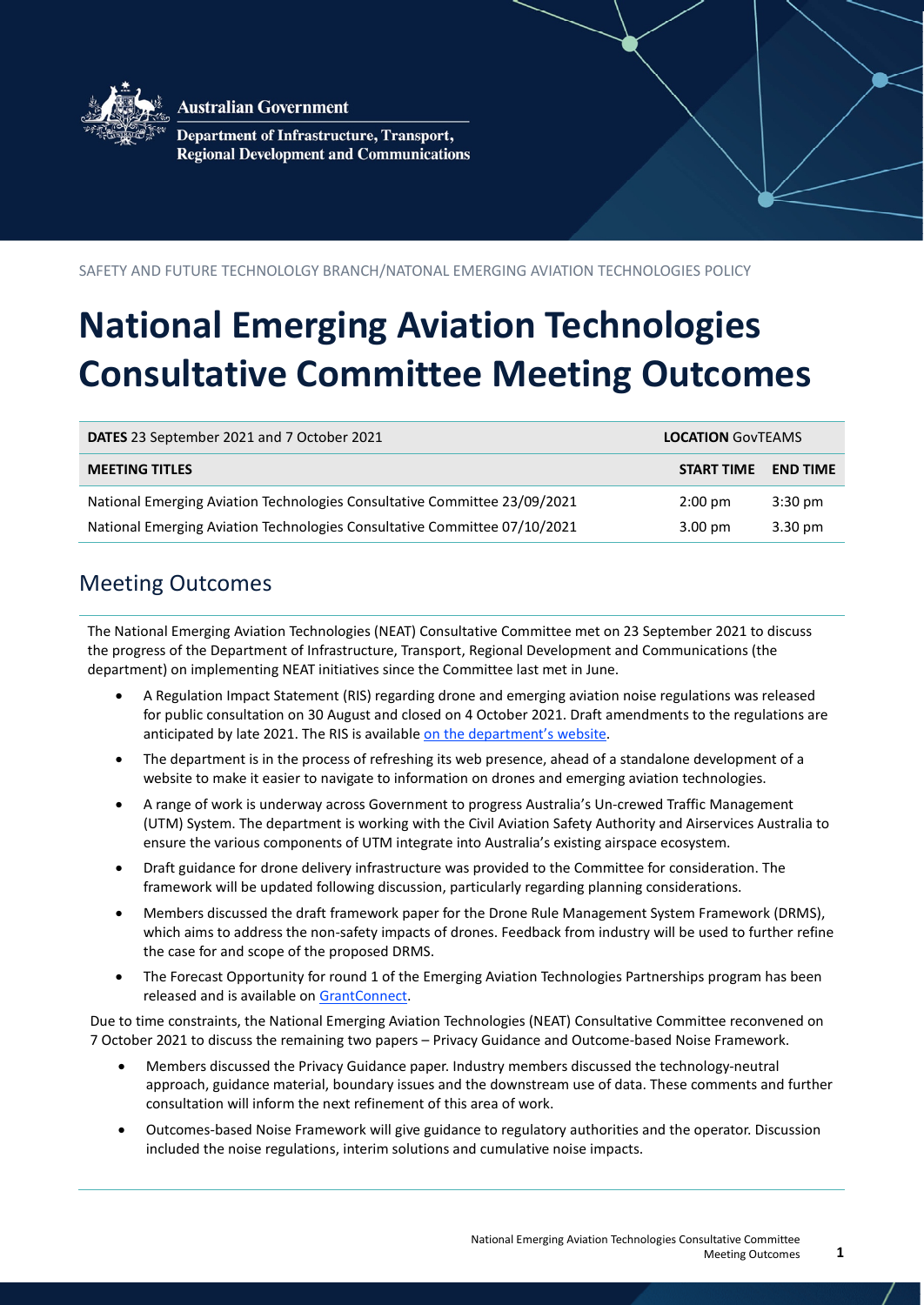The Department thanked attendees for their valuable contributions to the papers, discussions and for supporting the implementation of the NEAT policy initiatives.

## Action Items

|    | <b>ITEM</b>                                                                                                                                                                                | <b>TIMEFRAME</b> | <b>RESPONSIBLE</b><br><b>PARTY</b> | <b>STATUS</b> |
|----|--------------------------------------------------------------------------------------------------------------------------------------------------------------------------------------------|------------------|------------------------------------|---------------|
| 1. | Provide feedback on the following papers:<br>a. Infrastructure Planning Framework<br>Drone Rule Management System Framework<br>b.<br>Privacy guidance<br>d. Outcomes-based Noise Framework | 15 October 2021  | NEAT CC                            | Underway      |
| 2. | <b>Forecast Opportunity for Round 1 of the Emerging Aviation</b><br>Technologies Partnerships program is available on<br>GrantConnect.                                                     | N/A              | All                                | Open          |
| 3. | Develop an initial overview of the airspace and current and<br>emerging aviation status in a summary page.                                                                                 | January 2022     | <b>DITRDC</b>                      | Underway      |
| 4. | Update the Implementation Overview of the NEAT Policy<br>Initiatives (quarterly – next update in December).                                                                                | December 2021    | <b>DITRDC</b>                      | Underway      |
| 5. | Develop a NEAT policy stakeholder engagement strategy                                                                                                                                      | December 2021    | <b>DITRDC</b>                      | Underway      |